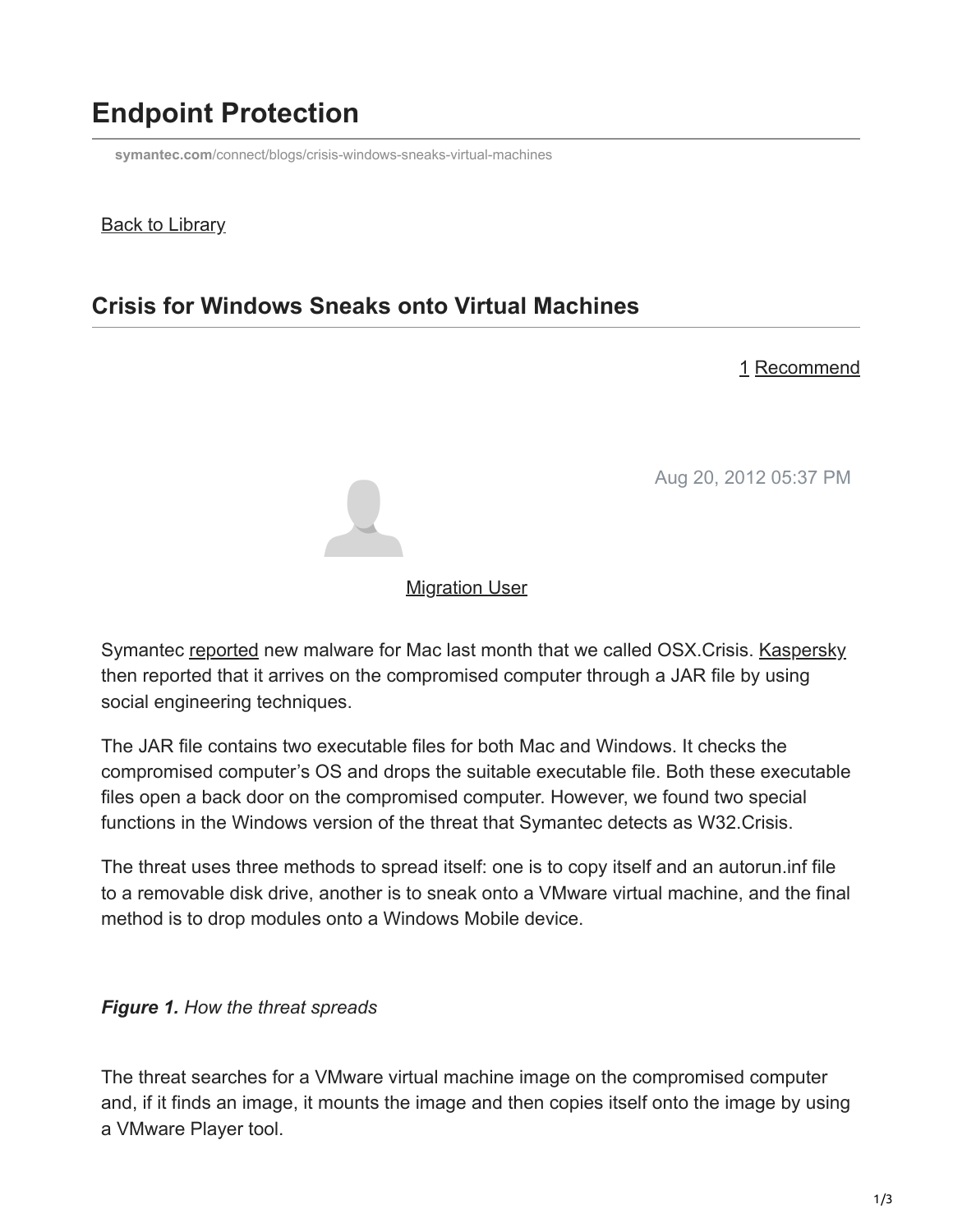#### *Figure 2. Spreads to VMware*

It does not use a vulnerability in the VMware software itself. It takes advantage of an attribute of all virtualization software: namely that the virtual machine is simply a file or series of files on the disk of the host machine. These files can usually be directly manipulated or mounted, even when the virtual machine is not running as is the case above.

This may be the first malware that attempts to spread onto a virtual machine. Many threats will terminate themselves when they find a virtual machine monitoring application, such as VMware, to avoid being analyzed, so this may be the next leap forward for malware authors.

It also has the functionality to spread to Windows Mobile devices by dropping modules onto Windows Mobile devices connected to compromised Windows computers.

#### *Figure 3. Functionality to spread to Windows Mobile devices*

As it uses the Remote Application Programming Interface (RAPI), it only affects Windows Mobile devices and not Android or iPhone devices. We currently do not have copies of these modules and hence we are looking for them so we can analyze them in greater detail.

Finally, Crisis malware has functionality to spread to four different environments: Mac, Windows, virtual machines, and Windows Mobile. It is an advanced threat not only in function, but also in the way it spreads.

Symantec detects the JAR file as **Trojan.Maljava**, the threat for Mac as **OSX.Crisis**, and the threat for Windows as [W32.Crisis](http://www.symantec.com/security_response/writeup.jsp?docid=2012-081606-2200-99). Users of our Norton security products are encouraged to update their virus definitions.

**Statistics** 

0 Favorited

0 Views